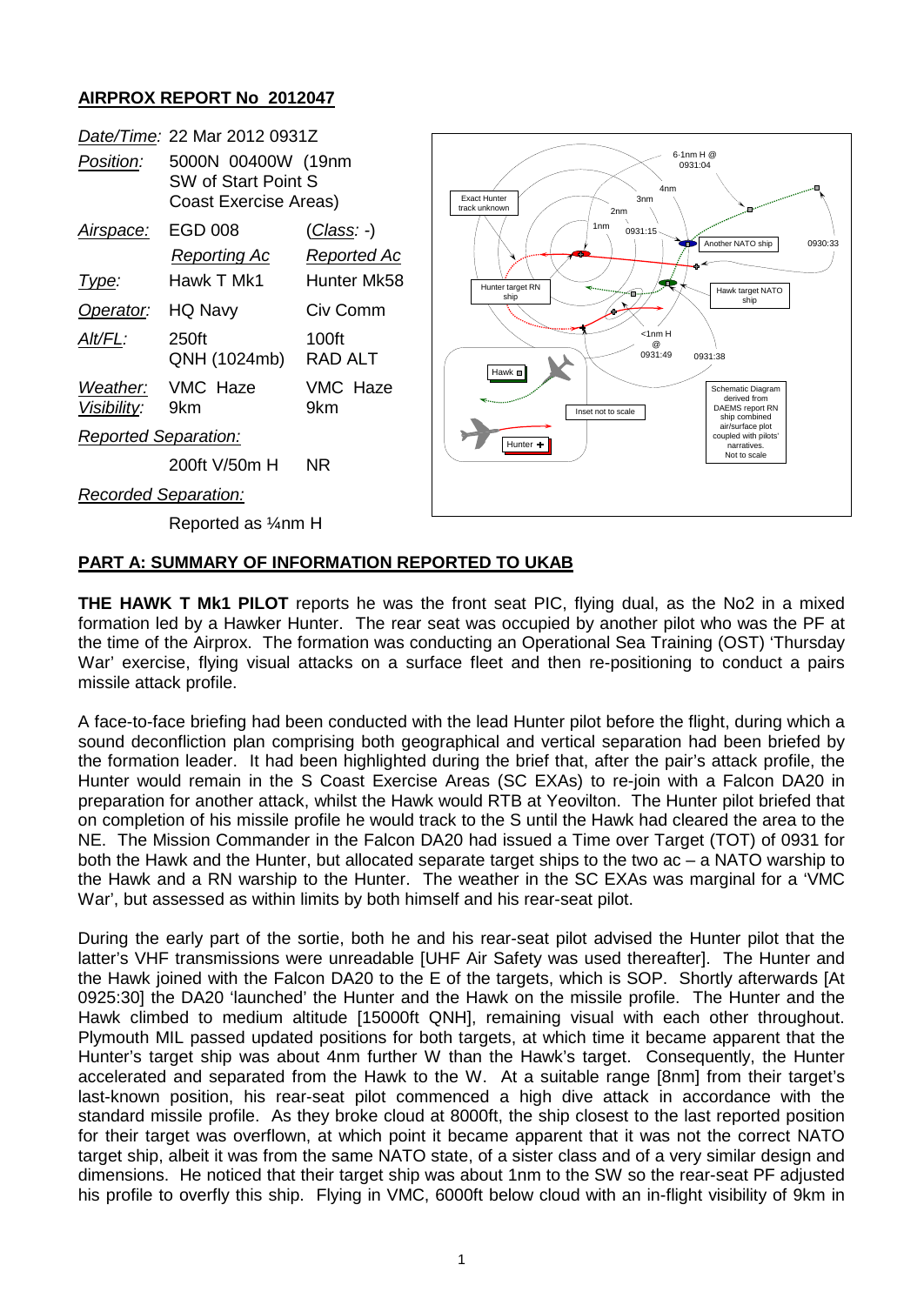haze out of sun, just after overflying their NATO target ship, whilst recovering wings level at 250ft QNH (1024hPa), heading 220° at 420kt, he noticed a dark object 'blooming' in the front canopy. He immediately gave the order to the PF to 'pull-up' whilst simultaneously taking control as he saw the camouflaged grey/green Hunter pass 200ft below them in a level R turn through an E'ly heading about 50m to port with a 'very high' Risk of collision. He executed a climbing R turn to avoid the Hunter and recovered to Yeovilton without further incident, during which it was noted that the ac had sustained 7.8g.

The Mission Commander had not declared an 'IMC War', which would have resulted in each ac taking up a pre-assigned IMC sanctuary level and might have avoided this Airprox.

His Hawk has a black colour-scheme and the nav lights, nose light and HISLs were on.

**THE HAWKER HUNTER Mk58 PILOT** reports he was the element leader, of a pair of ac [Hunter and Hawk] tasked to conduct practice attacks against a surface Task Group (TG), which included one RN warship, two NATO warships and an RFA, as part of a routine operational pre-deployment training 'Thursday War' Air Defence Exercise (ADEX) in the SC EXAs. The brief was detailed and complex. The second event of the serial was a missile attack against the TG, from an eastern gate, which involved both ac 'launching' from the wing of a DA20 Falcon ac, climbing to medium altitude [15000ft QNH] and then diving steeply onto the target at the final stage of the attack to emulate the missile profile. During the element briefing it became clear to him that the crew of the No2 Hawk ac had not conducted a missile profile before, [he thought]. Consequently he went through the profile in detail, focusing particularly on the final dive and off target de-confliction procedure. Normally, when two Hawks are simulating such missile profiles, the ac conduct a 30sec staggered 'launch' from the DA20 in order to achieve lateral and time de-confliction over the target area. A height de-confliction is also briefed, with sanctuaries to be honoured until the pilots of the two ac are visual with each other. On this occasion, however, he briefed the No2 Hawk pilot that they would launch together and that he would accelerate ahead of the Hawk to achieve the necessary spacing prior to the final dive. He calculated that he would achieve a 30sec lead as the dive commenced at a range of 7nm from the targets. For the off-target de-confliction he briefed that he would turn L, onto approximately S, and descend to low-level. Off-target, the No2 Hawk was to turn R onto a NE'ly heading and continue to climb to medium level to return to base at Yeovilton, which catered for the height de-confliction. He did not specifically brief height sanctuaries as the ac were to turn away from each other off-target; he in the Hunter descending to low level and the No2 Hawk climbing to medium altitude.

The sortie proceeded normally, except that comms on the VHF frequency were poor, so all intraformation RT comms were conducted on the UHF Air Safety control frequency. The missile profile started by joining the DA20 at the E Gate, over 40nm [some 65nm] from the target, at low altitude [250ft asl at 0920] for a TOT of 0931. During the transit from the E Gate the target positions were passed by PLYMOUTH MIL - who provide a BS. Flying the lead Hunter, his target was the RN warship about 4nm, bearing 250° from the No2 Hawk pilot's target that was one of the NATO warships. He was aware from the previous event with the ships, which had concluded at 0905, that there was also Another NATO warship in the vicinity. The W - E split of the targets of about 4nm worked well for their planned 30sec split; both ac would commence the dive at approximately the same range from their respective targets at the same time and achieve a simultaneous TOT. From the 'launch' point to the level off at medium altitude [15000ft] he could see the No2 Hawk in his mirror. Once level, he accelerated to 540kt GS and watched the Hawk recede behind him. At the dive point he assessed that he had achieved the required 30sec spacing and also that the No2 Hawk was displaced to the N of his own line of attack (LOA), which he expected, given the target disposition.

At the subsequent element debrief, the No2 Hawk pilot confirmed that his Hunter was positioned in the No2 Hawk's 11 o'clock at a range of about 4nm at the dive point. He called 'diving' at a suitable range [7nm] from the target and assumed that the No2 Hawk was also commencing the dive at that point. As he came out of cloud at about 4000ft amsl in a 45°dive, he saw three targets: his own was easily recognizable as the RN warship, the furthest to the W of the three and, as expected, one NATO ship was about 4nm away on a bearing of about 070°, in the position corresponding with No2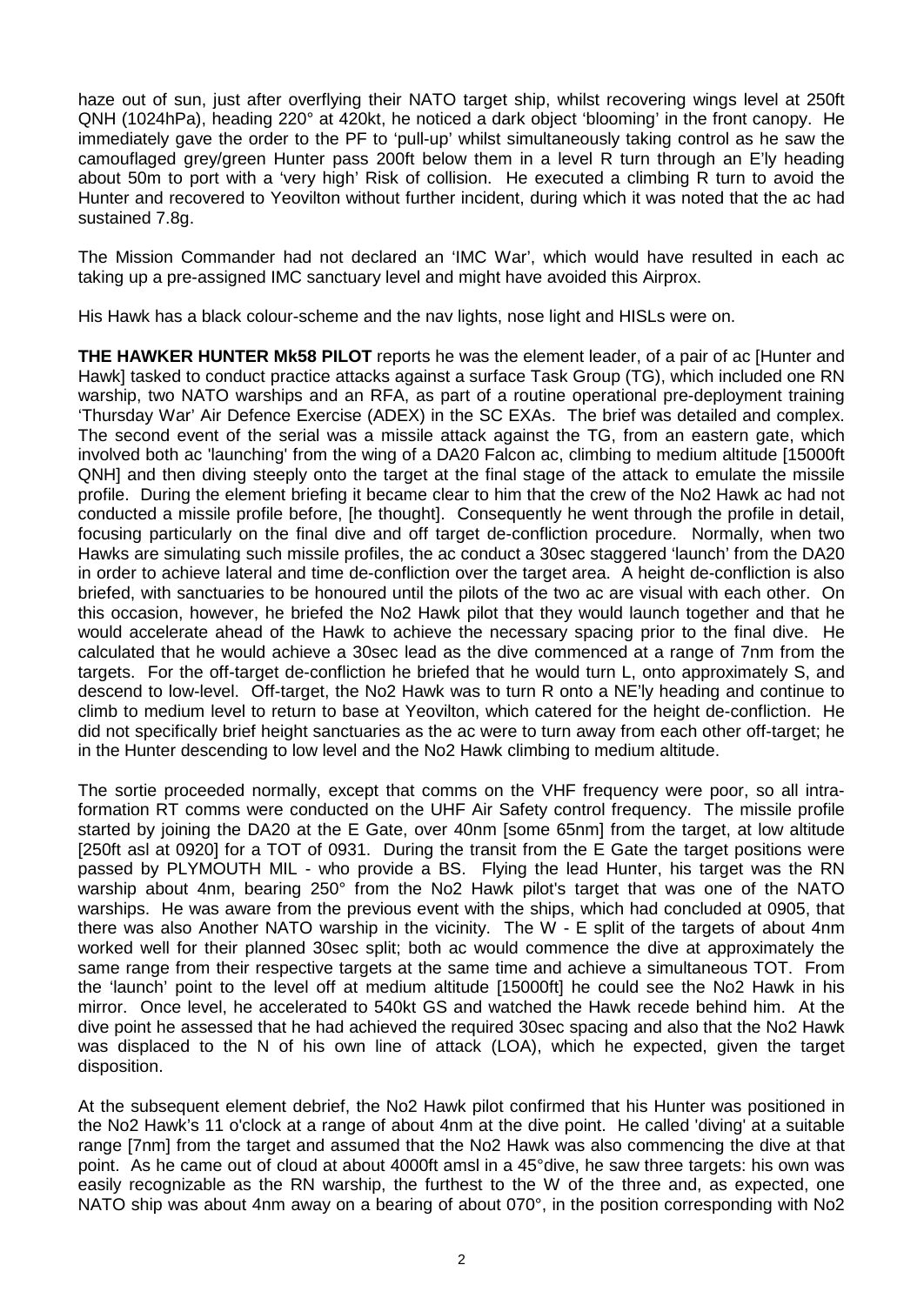Hawk's target. The other NATO warship was approximately midway between the two targets, a mile or so S of a line joining the targets and therefore on a bearing of approximately 110° from his own target. He called 'on top' a few secs after 0931 and turned S, letting down to below 250ft asl. He waited for about 5sec, but hearing no 'on top' call from his No2 Hawk he transmitted on the UHF frequency 'Hawk, say posit' and started a turn to the E at 360kt. As he had not heard an 'on top' call from the No2 Hawk (which may have been simultaneous with his own), and hearing nothing in response to his second call, he concluded that the No2 Hawk was off-target and had followed the brief by turning R onto a NE'ly heading and commencing a climb. As he turned L through a SE'ly heading, however, he saw the No2 Hawk coming off Another NATO warship, in a R turn at low-level. He remained very low - between 100-250ft asl - to de-conflict from the Hawk, but it was obvious that No2 Hawk pilot saw him late as the ac pitched up noticeably as it passed down his port side. He took no evasive action as he was comfortable that there was no collision risk, although very uncomfortable that the No2 Hawk was in that position.

At the debrief the No2 Hawk PIC explained that he had identified the first target by reading the ships pennant number, recognized that it was the wrong target and, on seeing the second NATO warship to the SW continued in that direction in a shallow dive to overfly the ship at low-level. The Hawk crew acknowledged that their post target actions had eroded the briefed de-confliction. However, as formation leader he was ultimately responsible and with hindsight, given the experience of the No2 Hawk crew, he should have been more explicit about the height de-confliction and he should have remained on a S'ly heading until he had positive confirmation on the RT that the No2 Hawk had exited the target area. These points were debriefed in a constructive way.

The Airprox occurred whilst flying in VMC some 4000ft clear below cloud with an in-flight visibility of 9km in Haze; the surface wind was 070/15kt.

# **RN FLIGHT SAFETY CENTRE (RNFSC) INVESTIGATION**

Elements of the 65-page RNFSC Investigation Report, which included some 36 Recommendations have been summarised below.

As part of a modified ADEX serial the Hunter and Hawk crews were tasked to conduct a pairs Fighter Bomber Attack (FBA) profile followed by a missile attack against surface units conducting Operational Sea Training serials in the SC EXAs. The Hawk was programmed to target a NATO warship and the Hunter was programmed to target an RN warship. On completion of their respective attack profiles the briefed separation criterion for safe flight was not maintained and as a consequence a Defence Air Safety Occurrence Report (DASOR) and associated Airprox were filed by the Hawk PIC. The Hawk Delivery Duty Holder (DDH) subsequently convened an Occurrence Investigation into the Airprox and a very thorough report was provided. A replay of events using the RN Ship's Command Management System (CMS) and the walk-through of events by the Ship's Fighter Controller coupled with the surface and air picture from the RN warship proved invaluable to the investigative team and enabled them a clearer understanding of the sequence of events.

The Hawk and the trial Hunter ac were scheduled to operate together in the provision of Air Support during a Joint Tasking and Readiness Capability Fast Jet Target Replacement Trial.

[UKAB Note 1. The Trial was intended to assess the suitability and utility of Hunter ac in exercises to train RN warship crews]

During the trial, the Hunter was to operate within the confines of the regulatory environment set by the MAA for Military Registered Civilian Owned Aircraft (MRCOA) Operators through the Manual of Flying Orders for Contractors (MFOC). The MAA had explicitly approved the conduct of this trial; HQ Navy Cmd had approved the conduct of this trial and specifically approved mixed ac type formations.

The full deconfliction requirements should have been detailed within the Trial Instruction (TI). It appears that the Hawk Unit and the Hunter Operator were applying different deconfliction parameters, none of which can be sighted in any official document.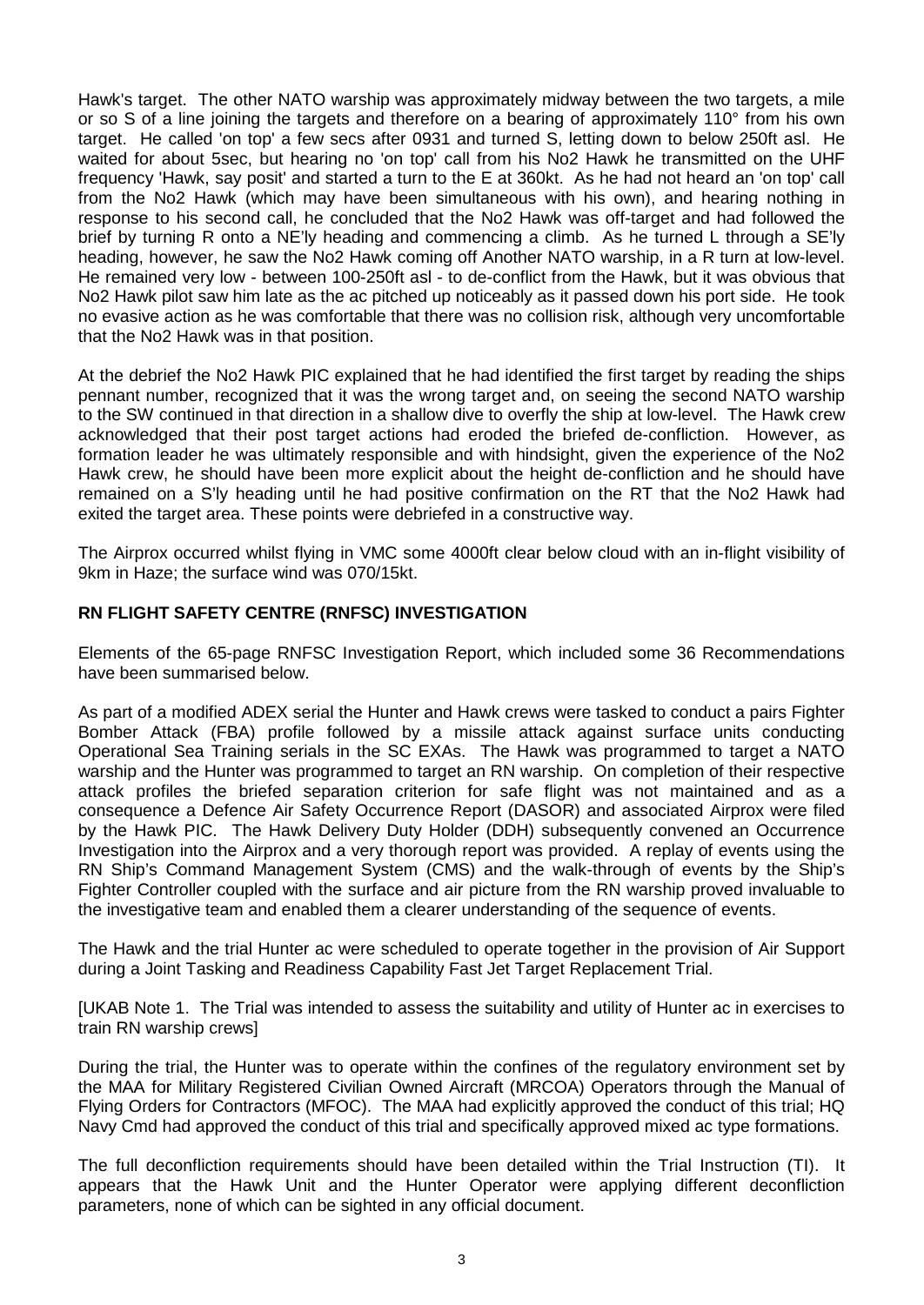At the briefing the Hawk PIC was asked by the Hunter pilot if he was happy to launch as a pair with the Hunter; he declined because he was unaware that the TI included authorisation by NCHQ for mixed ac formations. The TI had been delivered to the Hawk pilot's unit, but it had not been briefed at Unit level. A line in the TI states, 'All pilots are known to each other and these serials, with the attendant briefing requirements, are familiar to all Hawk aircrew. The deconfliction requirements are identical, whether the ADEX ac are Hawk or Hunter ac'.

The TI summary states 'The trial ac [Hunter] will be flown in routine ADEX serials alongside Hawk ac from 'another' MRCOA RN unit and Falcon DA20 ac - it does not specifically mention the Hawk pilot's unit and therefore this serial was flown in contravention of the approved TI.

There is a discrepancy within the statements of the Hawk PIC and the Hunter pilot as to the level of briefing that was required to conduct the missile profile. When asked at the brief whether he was content with the missile profile, the Hawk pilot said that he was content but still wished it to be covered in the brief (which it was). However, he was under the impression that the formation leader took this to mean that he had no experience in this missile profile. The Hawk pilot was used to briefing all profiles within the sortie brief, regardless of currency and he was therefore at liberty to ask for it to be covered as it was good practice to remind each other of the profile required. The Hunter pilot states that the Hawk pilot had asked how they should fly the profile and that he had been required to go into a lot more detail than what is laid down in the Flight Profiles and Threat Simulations for JSATO [Joint Support Air Tasking Organisation] Aircraft publication. He states that it was more than an overview of the profile and that he was required (amongst other things) to brief throttle settings and GPS manipulation to achieve a TOT. At this point in the brief it would have been expected that the Authorising Officer would have stepped in as it is his responsibility iaw MRP RA 2306 to ensure that crews are competent.

Both the master and revised Pilots Logs (PLOGs) state that there is a simultaneous TOT of 0931. The Hunter was on top the RN warship at 0931:04 and the Hawk was on top the NATO warship at 0931:38.

The Hunter pilot reported that the VMC sanctuaries for the earlier FBA Exercise serials were briefed as 100ft and below for the Hunter and 400ft and above for the Hawk, although the aim was to remain in visual contact. He did not specifically brief the minimum height of 1000ft QNH for the Hawk on the missile profile as he thought that element was obvious to all; he did brief a L turn through S for the Hunter and a R turn through N for the Hawk. There would also be a geographical deconfliction between the two ac due to the disposition of the ships. 1000ft is a sensible cut-off height for the missile profile for the No 2 ac; however, it is stated in the Flight Profiles and Threat Simulations for JSATO Aircraft handbook that the aircraft is to end up on the target at its lowest cleared height. Nothing is mentioned about a pair's missile profile. (It has also been briefed that ac No 2 is not to descend below 2000ft until lead has called below 1000ft – this guidance has not been seen to be documented.) The 300ft height separation has also been mentioned by the Hawk pilot's unit but where the figure is laid down cannot be identified.

It is impractical to use the ships' disposition to form the basis of a geographical deconfliction plan especially when the targets are involved in a dynamic situation such as the 'Thursday War'. It was briefed that the Hunter would attack the RN warship, which was to the W of the TG and the Hawk would attack the NATO warship that was further N and that the deconfliction plan of the Hunter turning L through S with the Hawk turning R onto N to RTB Yeovilton would be a sensible off-target plan. The de-confliction plan was not questioned at the brief by the Hawk PIC. Had both aircraft been tasked against the same target, the geographical de-confliction plan as briefed would have stood a better chance of being effective.

The Hawk PIC stated that no updated target location information had been given to them by the Falcon DA20 or Plymouth MIL so he radioed for an updated position and entered it into their GPS. As they descended towards the target they realised that the ship at the coordinates passed to them was not their target; however, they carried on with the missile profile, adjusting their course and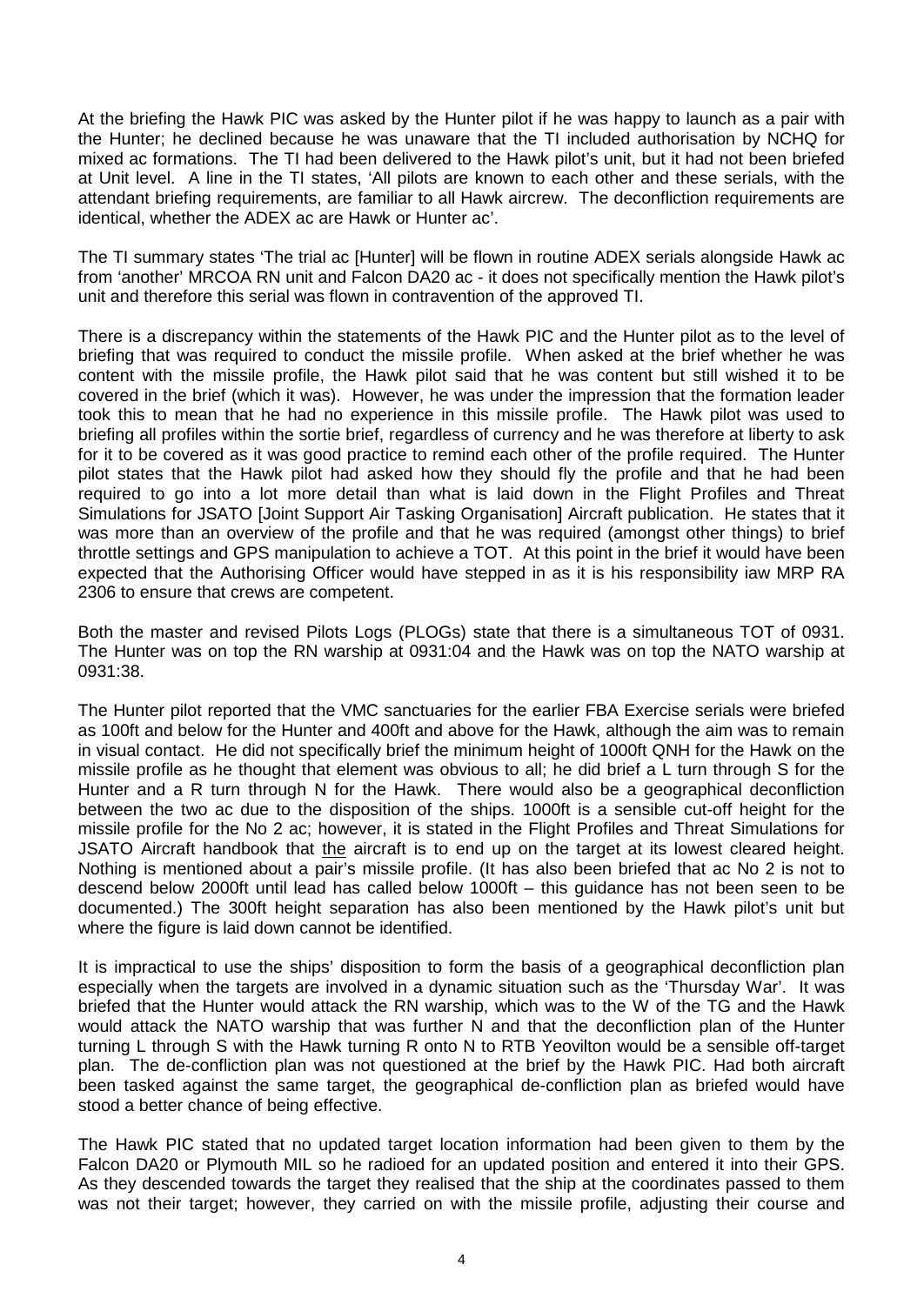height to overfly the correct ship. The Hawk was on-top its target NATO warship at 0931:38, making it 38sec late on TOT; the crew did not make an 'On-Top' RT call. They then continued as briefed. However, he then saw the Hunter right wing low, blooming into his vision and called 'pull up' to the PF and took control (it was stated in the debrief that at this point the Hunter pilot had had visual contact on the Hawk for 20sec prior to the incident).

The 0928 picture (from the Command Management System (CMS) of the RN warship shows the Hawk's target NATO warship is 105° at 3.2nm from the Hunter's target RN ship, further S than the reported position, which meant that the Hawk had to turn further S to achieve its on-top. This increased the risk of an Airprox as it placed the Hawk into the path of the Hunter executing a hard L turn off-target, which was contrary to the briefed plan of the Hunter pilot heading S until the Hawk had turned R off-target to RTB.

The TI states that there should be a time separation of one minute between the Hunter and its playmate; this was not briefed as the Hunter pilot briefed they would have the same TOT.

Regardless of the TOT confusion, if a strict height deconfliction plan had been briefed then the Airprox would not have happened.

It seems that there is no standardised sanctuary height for a VMC war. When operating on different sqns and ac types there have been different heights used by each. During the sortie that culminated in the Airprox, the primary separation was geographic. In a member of the investigative team's opinion using geographic separation on moving targets does not give enough of a safety factor.

The Hawk pilot's unit and other RN Hawk units apply a generally accepted VMC sanctuary of 300ft and 500ft respectively, but neither has been able to find the source document that states this. Also, there is disparity between individual pilots as to what the vertical separation criteria are. Again, this observation about reduced safety factors was not brought up at the post flight de-brief. Importantly, no clear guidance exists as to what point ac are to take up their VMC sanctuary.

The Hawk pilot commented in his Airprox report that the Mission Commander could have declared an IMC 'war', which may have avoided the Airprox. The Mission Commander declares an IMC/VMC 'war' based on conditions for the area in which all the ac are operating as a 'package' and as best as he can across the area of operations. Once the jets are 'launched' from the attacking ac [the Falcon DA20] they are responsible for changing the type of 'war' profile (IMC/VMC) - based on the conditions they encounter at the time. The Hawk pilot had assessed the conditions as marginal but within limits.

The Hawk co-pilot has stated that before descending on the missile profile, a discussion was held within the ac questioning what the deconfliction plan was. There was an element of doubt as to the full plan, but the Hawk crew elected to continue due to the briefed lateral separation of the surface units. Therefore, there was a misunderstanding whilst airborne of what the de-confliction plan was within the Hawk cockpit post the pre-flight brief.

The SA within the Hawk cockpit of the surface picture was incorrect. The NATO warship - the Hawk crew's target - was actually S and E of the RN warship. This was due in part to the fact that the position of the NATO warship passed to the Hawk crew by Plymouth MIL was actually that of a sister ship.

The Hawk co-pilot stated that after the on-top of the NATO warship he commenced a R turn to RTB to Yeovilton and at the same time the Hawk PIC called avoiding action on the Hunter. The CMS recording shows the Hunter flying O/H its target, continuing W and, once 1.5nm clear of the ship, turning L through S onto E. At the same time, the Hawk rolled out onto approx 200° at the same altitude as the Hunter. If the Hawk had remained on 200° it would have passed ahead of the Hunter by approximately 0.75nm. However, the Hawk makes a hard R turn onto 280° where both ac achieve Closest Point of Approach (CPA) which was less than ¼nm. Both ac then continue on these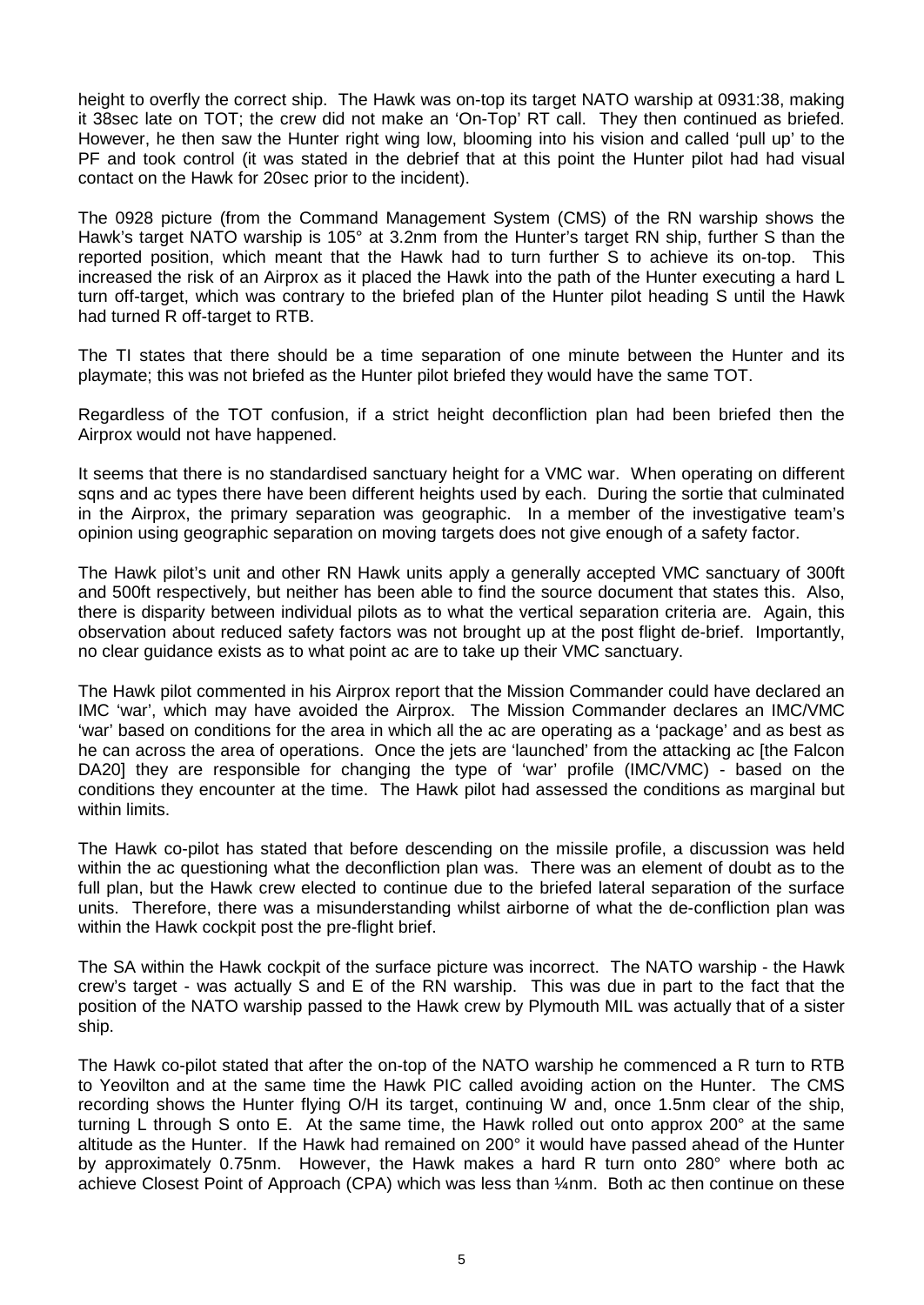headings and the separation opens.The Hawk remains on 280° until 0933:10 before turning onto a NE heading.

In the DASOR submitted by the Hunter pilot it is stated that 'Normally, when 2 Hawks are simulating missiles, the aircraft conduct a 30-second staggered launch in order to achieve lateral and time deconfliction over the target area. A height de-confliction is also briefed with sanctuaries to be honoured until the aircraft are visual with each other'. This information cannot be located in any reference/guidance document.

The Hunter pilot believes that the Hawk crew agreed at the debrief that the deconfliction plan had been degraded by the Hawk crew. However, the restriction on the Hawk not to descend below 1000ft was not covered in the brief. Further, the actual geographic disposition of the ships meant that geographic separation alone would be insufficient. Therefore, the deconfliction plan was insufficient throughout.

None of the aircrew questioned could locate the SOP for the handing over of formation lead and continuing the briefed sortie in the event of comms degradation.

#### Recommendations within the Unit Investigation DAEMS Report

Ownership of the Flight Profiles and Threat Simulations for JSATO ac publication should be reassigned; given a Books of Reference (BR) title and its contents used to help populate a Hawk flying guide and tactics manual (TACMAN).

A clearly defined VMC height sanctuary is to be defined and detailed within The Flight Profiles and Threat Simulations for JSATO Aircraft publication. Specifically, it is to mandate each occasion when the VMC sanctuary is to be applied.

A standardised briefing template is to be established for RN Hawk operations and is to be included in a Hawk Flying guide.

Element leaders are to be nominated on the PLOG.

Sanctuaries are to be included as part of the out brief and detailed in the authorisation sheet.

Authorising officers are to be reminded of their responsibilities as detailed in MRP RA 2306 – specifically, they are to ensure that the Aircraft Commander or Formation Leader has thoroughly planned his mission, alternate mission or duty.

HQ Navy Cmd to introduce a competency requirement…that details the required competencies and currency criterion that are to be maintained for Hawk pilots scheduled to fly FOST flight profiles.

If position updates are anything other than Mode 2 derived, then that is to be relayed by Plymouth Mil to the requesting unit.

Bar Alt/RADALT (altitude/height datums) should not be mixed where multiple ac (including mixed ac types) are using vertical separation as part of their de-confliction plan.

The missile profile as detailed in the Flight Profiles and Threat Simulations for JSATO Aircraft is to be reviewed to confirm the accuracy of the data contained within it and thereby assure safety of flight.

The pair's missile profile is to be included in The Flight Profiles and Threat Simulations for JSATO Aircraft publication and its requirement confirmed by FOST.

The second ac in a pairs missile profile shall not descend below 1000ft unless visual with the lead ac whereupon it can continue the descent to its authorised minima.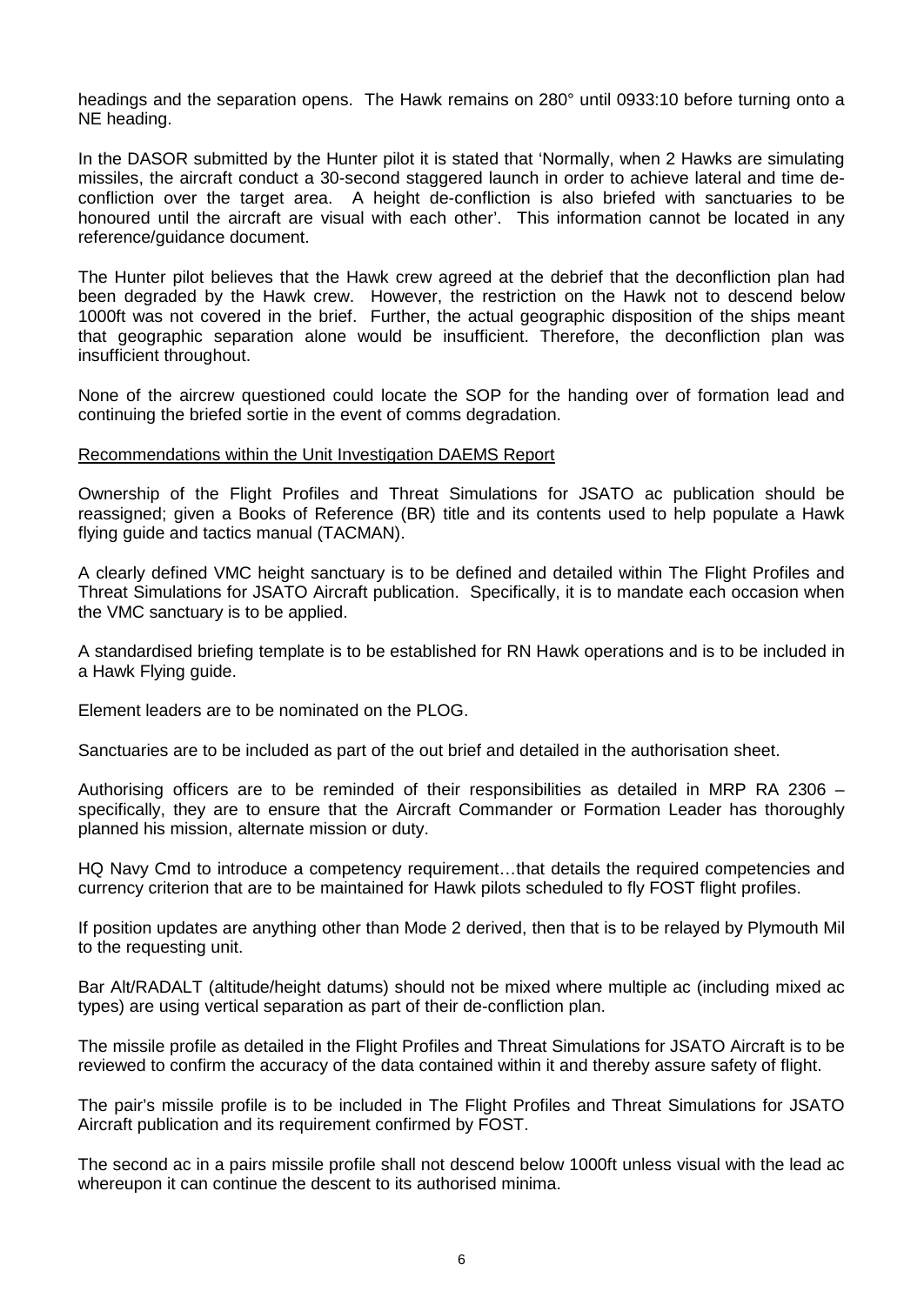The requirement to make an on-top call during a missile profile is to be included in the Flight Profiles and Threat Simulations for JSATO Aircraft publication.

The VMC criterion that has to be maintained in order to conduct ADEX flight profiles safely (during a VMC war) is to be reviewed by NFSF (FW).

Due to the inadequacy of the guidance on how to fly the required missile profile and the distinct lack of guidance on what constitutes a FBA profile – consideration should be given to creating a Hawk TACMAN.

None of the aircrew involved could locate the SOP for the handing over of formation lead and continuing the briefed sortie in the event of comms degradation. The publication was not sighted through the course of the investigation - the procedure as detailed is to be located, briefed to the Hawk DDH and then transferred into the Hawk Flying Guide.

Aircrew and Air Traffic personnel are to be reminded of the regulations at MRP 1410(1) Para 41 specifically that they should call an Airprox at the time of the event.

A nominated unit should sponsor the production of a dedicated RN Hawk Flying Guide.

Aircrew are to be reminded of the need to remain clear of Ship's HIRTAs.

**HQ NAVY CMD** comments that an extremely thorough and detailed investigation has highlighted a number of key weaknesses in the planning, briefing and execution of the sortie and listed 21 contributory factors to the cause of this Airprox. Some 36 separate recommendations were made by the investigation team and there are many lessons identified which are pertinent to the safe operation of ac in similar circumstances, including the importance of thorough briefing and robust authorisation.

UKAB Note (2): Subsequent to the RNFSC Investigation, the Hunter pilot's company made a number of observations, abbreviated extracts of which are included herein.

**THE HUNTER PILOT'S COMPANY**, in addition to receiving a copy of the RNFSC report, conducted its own review into the incident, to extract lessons learned and to make changes, if deemed necessary, to mitigate the risk of this sort of incident happening again. This review involved the Hunter pilot and two other company pilots who flew in the mission, the substantial amount of planning & briefing material used to prepare for the sortie and notes made from the sortie debrief.

The TI was produced by the company as a requirement of their internal processes. No inputs were received from the RN Hawk community (operators or NCHQ), although they were invited to contribute several times.

Whilst reviewing the RNSFC report it became apparent that the authors have a slight misconception regarding the way the sorties are planned and the division of responsibilities and accountabilities between the two contractors. As a consequence some of the recommendations may be misplaced.

The PLOG has no formal standing. It is a document produced by the Falcon leader to co-ordinate the Falcon and Hunter/Hawk formation participation to make it easy to spot conflictions between the formations. It is very Falcon-centric. It is not a FLYPRO and it does not, and should not, contain details of Hunter/Hawk formation domestics, sanctuaries, deconfliction plans, off-target manoeuvre, egress plans, loser plans, FBA profiles, ROE, etc. Sanctuaries change constantly, depending on the phase of the sortie, the type of attack, the Wx, Helo 'no-fly' zones, pilot experience, etc. There is no 'one size fits all'.

No evidence was found of any flaws in the planning and briefing process used by the Hunter crews. However, this is not to say that lessons cannot be learned from this incident: the Hunter pilot could have accentuated the off-target plan. In addition it is noted that, when operating in unfamiliar and inexperienced mixed formations, extra care should be taken to ensure positive confirmation of critical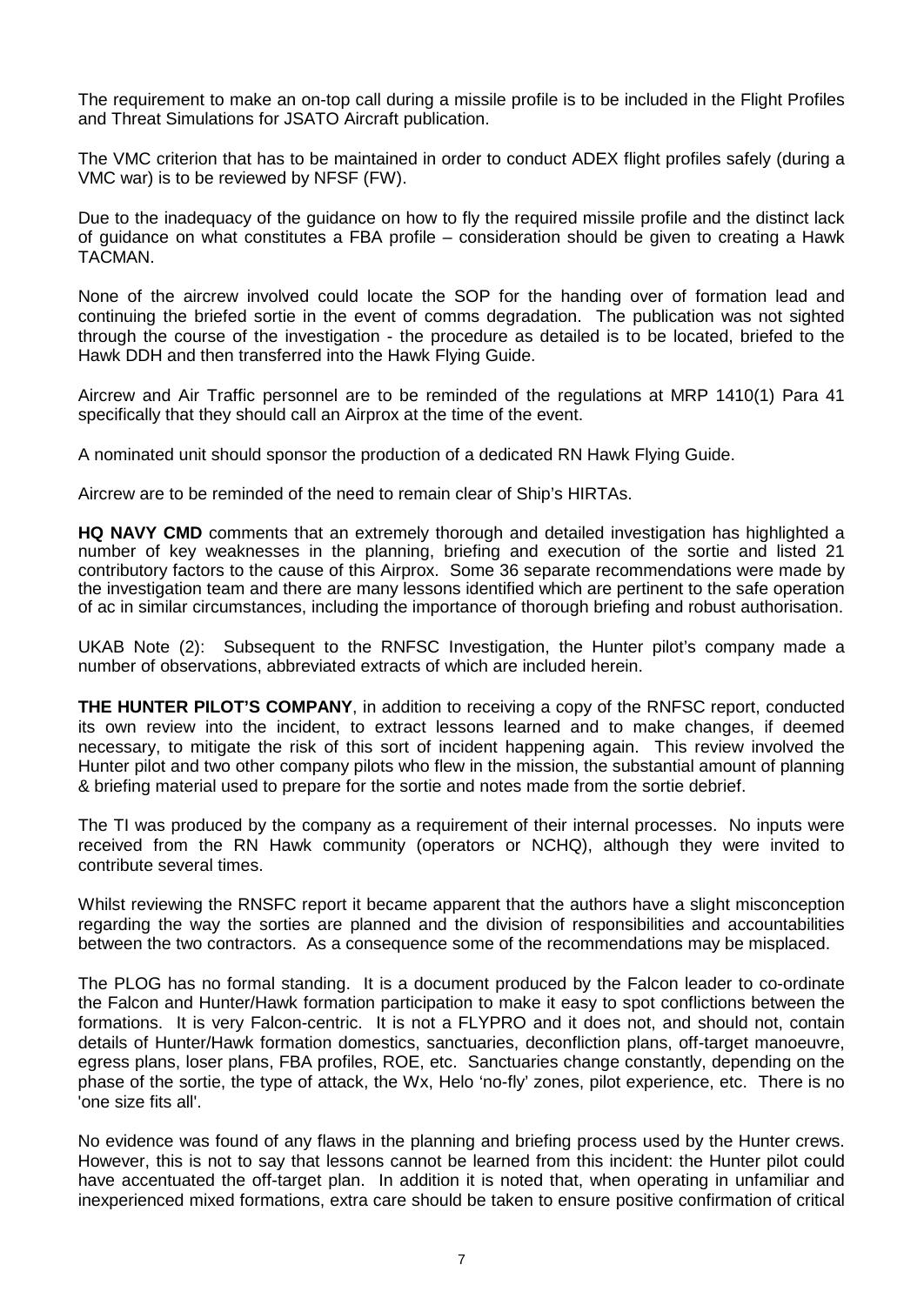events before moving on to the next phase of the sortie, even if this prejudices completion of a subsequent task. In this case, with hindsight, the Hunter pilot should not have turned back to head for the East Gate for the next missile profile (even though he remained west of the RN Ship target until 38sec after the TOT) without positive confirmation that the Hawk was off-target.

This sortie was not routine business; extensive planning and preparation had been conducted in the weeks beforehand, which was thoroughly and comprehensively briefed, as evinced by the extensive briefing material made available to all crews, the detail of the briefing on all aspects of the sortie and in particular on the technique for emulating the missile attack. A final irony was that after the sortie the Hawk pilot's authorising officer congratulated the Hunter pilot on the quality of the brief.

# **PART B: SUMMARY OF THE BOARD'S DISCUSSIONS**

Information available included reports from the pilots of both ac, a report from the RNFSC together with a copy of the ships Command Management System plot and reports from the appropriate ac operating authorities.

The Board commended the pilots concerned and the RNFSC for the comprehensive reports provided into this Airprox and a very thorough investigation that had highlighted a number of issues. The RNFSC report had dealt comprehensively with the regulatory aspects underlying this encounter and addressed them via a comprehensive list of recommendations.

Visual attack profiles of this nature demand robust visual deconfliction measures an experienced pilot Member opined, but simple rules can take into account the geographical spread of the targets, attack directions and altitude restrictions, which if rigidly applied can be effective. A CAT pilot Member suggested the deconfliction plan could have worked if it had been followed, despite the fact that it was based on a geographical deconfliction involving mobile targets together with minimal vertical separation. The vertical deconfliction measures at the culmination of the missile profile was not briefed satisfactorily and there was an assumption on the part of the Hunter pilot that the Hawk crew would fly no lower that 1000ft until visual contact had been established with his ac. It was also pointed out that both ac were operating to different altitude references; the Hawk crew relying on a barometric altimeter but the Hunter pilot with the added benefit of a RAD ALT. If the vertical deconfliction in the target area had been stressed more positively, then there would have been less room for potential confusion within the Hawk crew; nevertheless, if there was any doubt on their part they should have turned away to the N. The CMS plot shows the Hunter pilot 'on top' his target RN ship at 0931:04, over 6nm WSW of the Hawk. However, he had then turned about and was heading E'ly at 0931:38 when the Hawk was 'on top' its target NATO ship. In the Board's view, if the Hunter pilot had followed his own deconfliction plan by clearing the target area further to the S, he would have been several miles away from the Hawk at the time the latter was 'on top' and no conflict would have arisen. The absence of an 'on top' call by the Hawk did not aid the Hunter pilot's SA. Without this call the Hunter pilot had no positive confirmation of where his No2 was or that the latter was offtarget until he saw it. However, it was evident from the CMS plot that the Hunter pilot had turned E well before the Hawk was 'on top' its target NATO ship and had set the Airprox in train before the Hawk crew could have made this call. The Members agreed unanimously that the Cause of this Airprox was that the Hunter pilot did not adhere to the briefed deconfliction plan.

The Hawk PIC had spotted the Hunter 'blooming' in the canopy ahead and gave the order to the PF to 'pull-up', whilst taking control of his ac from the rear-seat pilot at 250ft amsl and initiating a climbing R turn. However, the Hunter pilot had seen the Hawk somewhat earlier as it cleared another NATO ship at low-level several miles away; he took no avoiding action as he was content that there was no Risk of a collision. The Airprox is not shown on radar recordings available to the UKAB and the CMS plot gave no indication of the ac levels as they passed, so the vertical separation could not be accurately assessed. However, the CMS plot does show the two ac just before they pass port-to-port; minimum horizontal separation is stated within the RNFSC account to be about ¼nm. Given that the Hunter pilot had remained very low, with the Hawk in sight throughout, and was